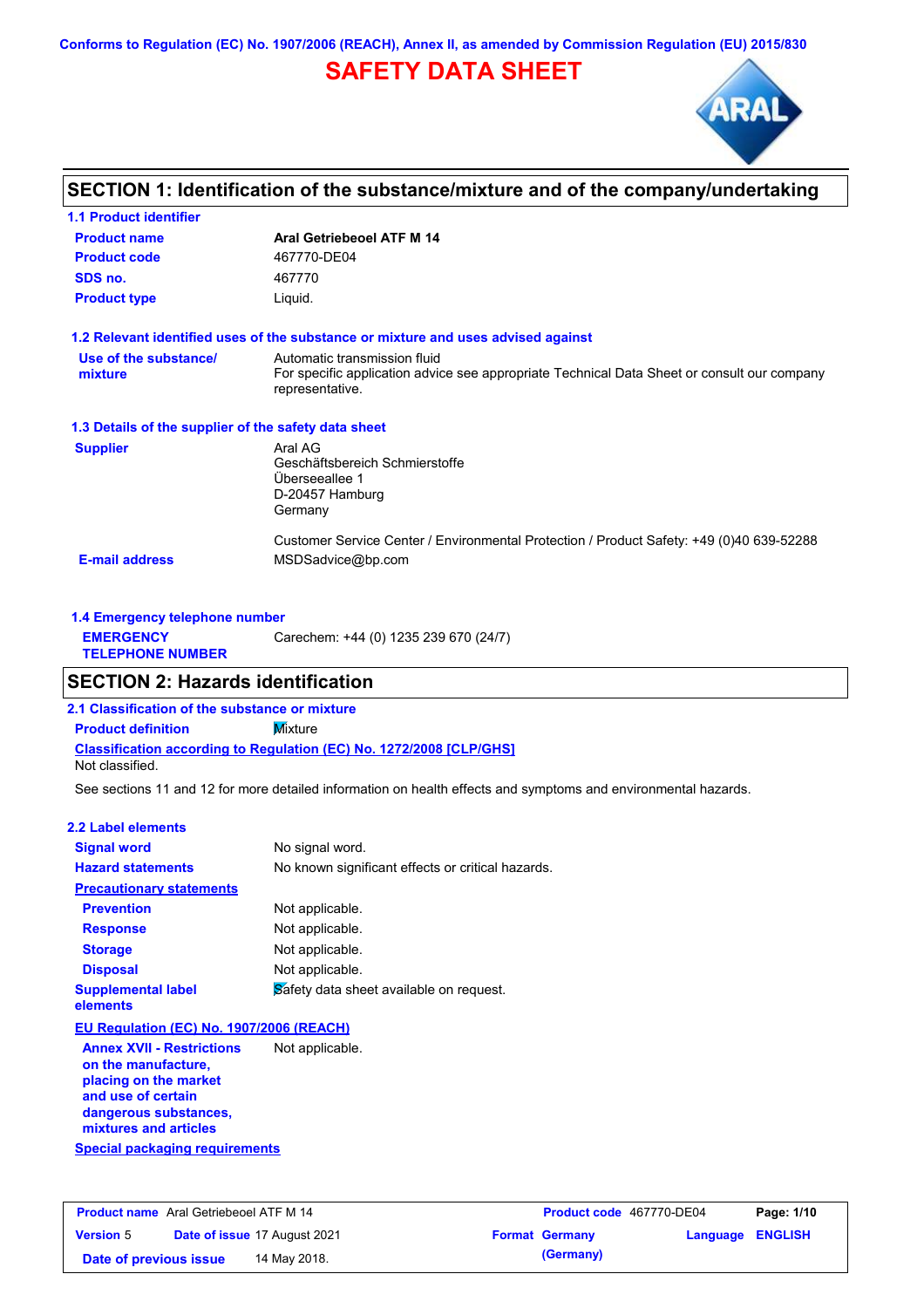### **SECTION 2: Hazards identification**

| <b>Containers to be fitted</b><br>with child-resistant<br>fastenings                                                     | Not applicable.                                                                                               |
|--------------------------------------------------------------------------------------------------------------------------|---------------------------------------------------------------------------------------------------------------|
| <b>Tactile warning of danger</b>                                                                                         | Not applicable.                                                                                               |
| 2.3 Other hazards                                                                                                        |                                                                                                               |
| <b>Results of PBT and vPvB</b><br>assessment                                                                             | Product does not meet the criteria for PBT or vPvB according to Regulation (EC) No. 1907/2006,<br>Annex XIII. |
| <b>Product meets the criteria</b><br>for PBT or vPvB according<br>to Regulation (EC) No.<br><b>1907/2006, Annex XIII</b> | This mixture does not contain any substances that are assessed to be a PBT or a vPvB.                         |
| Other hazards which do<br>not result in classification                                                                   | Defatting to the skin.                                                                                        |

### **SECTION 3: Composition/information on ingredients**

**Mixture** 

#### **3.2 Mixtures**

**Product definition**

 $H$ ighly refined base oil (IP 346 DMSO extract < 3%). Proprietary performance additives.

| <b>Product/ingredient</b><br>name                                              | <b>Identifiers</b>                                                                   | %   | <b>Regulation (EC) No.</b><br><b>1272/2008 [CLP]</b> | <b>Type</b> |
|--------------------------------------------------------------------------------|--------------------------------------------------------------------------------------|-----|------------------------------------------------------|-------------|
| <b>Zubricating oils (petroleum), C20-50,</b><br>hydrotreated neutral oil-based | REACH #: 01-2119474889-13<br>EC: 276-738-4<br>CAS: 72623-87-1<br>Index: 649-483-00-5 | ≥90 | Asp. Tox. 1, H304                                    | $[1]$       |

**See Section 16 for the full text of the H statements declared above.**

### **Type**

 $\boxed{1}$  Substance classified with a health or environmental hazard

[2] Substance with a workplace exposure limit

[3] Substance meets the criteria for PBT according to Regulation (EC) No. 1907/2006, Annex XIII

[4] Substance meets the criteria for vPvB according to Regulation (EC) No. 1907/2006, Annex XIII

[5] Substance of equivalent concern

[6] Additional disclosure due to company policy

Occupational exposure limits, if available, are listed in Section 8.

### **SECTION 4: First aid measures**

#### **4.1 Description of first aid measures**

| <b>Eye contact</b>                | In case of contact, immediately flush eyes with plenty of water for at least 15 minutes. Eyelids<br>should be held away from the eyeball to ensure thorough rinsing. Check for and remove any<br>contact lenses. Get medical attention. |
|-----------------------------------|-----------------------------------------------------------------------------------------------------------------------------------------------------------------------------------------------------------------------------------------|
| <b>Skin contact</b>               | Wash skin thoroughly with soap and water or use recognised skin cleanser. Remove<br>contaminated clothing and shoes. Wash clothing before reuse. Clean shoes thoroughly before<br>reuse. Get medical attention if irritation develops.  |
| <b>Inhalation</b>                 | If inhaled, remove to fresh air. Get medical attention if symptoms occur.                                                                                                                                                               |
| <b>Ingestion</b>                  | Do not induce vomiting unless directed to do so by medical personnel. Get medical attention if<br>symptoms occur.                                                                                                                       |
| <b>Protection of first-aiders</b> | No action shall be taken involving any personal risk or without suitable training.                                                                                                                                                      |

#### **4.2 Most important symptoms and effects, both acute and delayed**

See Section 11 for more detailed information on health effects and symptoms.

| <b>Potential acute health effects</b>         |                                                                                            |                                                                                             |                            |
|-----------------------------------------------|--------------------------------------------------------------------------------------------|---------------------------------------------------------------------------------------------|----------------------------|
| <b>Inhalation</b>                             | pressure.                                                                                  | Vapour inhalation under ambient conditions is not normally a problem due to low vapour      |                            |
| <b>Ingestion</b>                              | No known significant effects or critical hazards.                                          |                                                                                             |                            |
| <b>Skin contact</b>                           |                                                                                            | Defatting to the skin. May cause skin dryness and irritation.                               |                            |
| Eye contact                                   | No known significant effects or critical hazards.                                          |                                                                                             |                            |
|                                               | Delayed and immediate effects as well as chronic effects from short and long-term exposure |                                                                                             |                            |
| <b>Inhalation</b>                             | respiratory tract.                                                                         | Overexposure to the inhalation of airborne droplets or aerosols may cause irritation of the |                            |
| <b>Product name</b> Aral Getriebeoel ATF M 14 |                                                                                            | Product code 467770-DE04                                                                    | Page: 2/10                 |
| <b>Version 5</b>                              | Date of issue 17 August 2021                                                               | <b>Format Germany</b>                                                                       | <b>ENGLISH</b><br>Language |
| Date of previous issue                        | 14 May 2018.                                                                               | (Germany)                                                                                   |                            |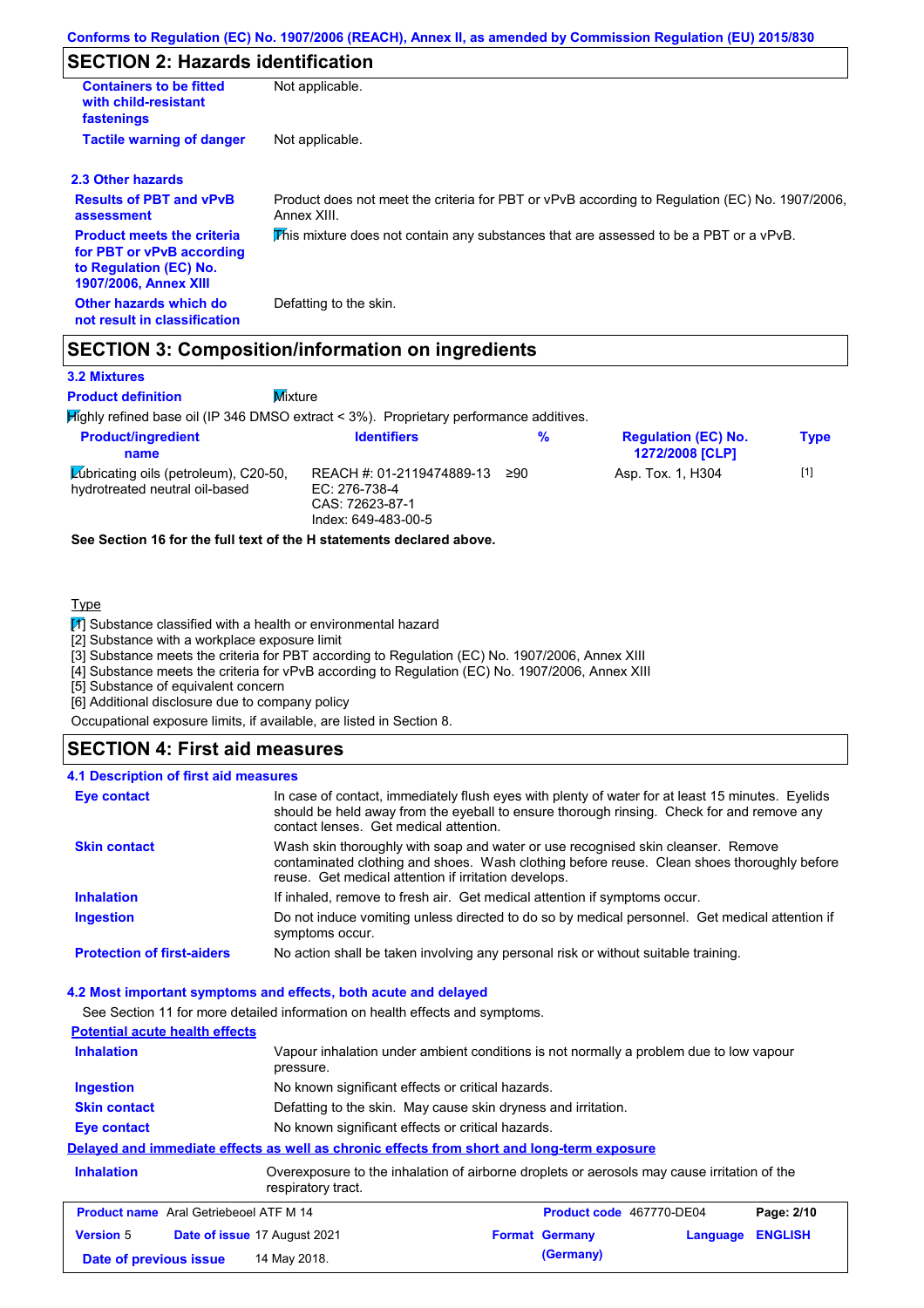|                                                           | Conforms to Regulation (EC) No. 1907/2006 (REACH), Annex II, as amended by Commission Regulation (EU) 2015/830                                                                                                                                                                                                                                                    |  |  |  |  |
|-----------------------------------------------------------|-------------------------------------------------------------------------------------------------------------------------------------------------------------------------------------------------------------------------------------------------------------------------------------------------------------------------------------------------------------------|--|--|--|--|
| <b>SECTION 4: First aid measures</b>                      |                                                                                                                                                                                                                                                                                                                                                                   |  |  |  |  |
| <b>Ingestion</b>                                          | Ingestion of large quantities may cause nausea and diarrhoea.                                                                                                                                                                                                                                                                                                     |  |  |  |  |
| <b>Skin contact</b>                                       | Prolonged or repeated contact can defat the skin and lead to irritation and/or dermatitis.                                                                                                                                                                                                                                                                        |  |  |  |  |
| <b>Eye contact</b>                                        | Potential risk of transient stinging or redness if accidental eye contact occurs.                                                                                                                                                                                                                                                                                 |  |  |  |  |
|                                                           | 4.3 Indication of any immediate medical attention and special treatment needed                                                                                                                                                                                                                                                                                    |  |  |  |  |
| <b>Notes to physician</b>                                 | Treatment should in general be symptomatic and directed to relieving any effects.                                                                                                                                                                                                                                                                                 |  |  |  |  |
| <b>SECTION 5: Firefighting measures</b>                   |                                                                                                                                                                                                                                                                                                                                                                   |  |  |  |  |
| 5.1 Extinguishing media                                   |                                                                                                                                                                                                                                                                                                                                                                   |  |  |  |  |
| <b>Suitable extinguishing</b><br>media                    | In case of fire, use foam, dry chemical or carbon dioxide extinguisher or spray.                                                                                                                                                                                                                                                                                  |  |  |  |  |
| <b>Unsuitable extinguishing</b><br>media                  | Do not use water jet. The use of a water jet may cause the fire to spread by splashing the<br>burning product.                                                                                                                                                                                                                                                    |  |  |  |  |
| 5.2 Special hazards arising from the substance or mixture |                                                                                                                                                                                                                                                                                                                                                                   |  |  |  |  |
| <b>Hazards from the</b><br>substance or mixture           | In a fire or if heated, a pressure increase will occur and the container may burst.                                                                                                                                                                                                                                                                               |  |  |  |  |
| <b>Hazardous combustion</b><br>products                   | None expected.                                                                                                                                                                                                                                                                                                                                                    |  |  |  |  |
| <b>5.3 Advice for firefighters</b>                        |                                                                                                                                                                                                                                                                                                                                                                   |  |  |  |  |
| <b>Special precautions for</b><br>fire-fighters           | No action shall be taken involving any personal risk or without suitable training. Promptly<br>isolate the scene by removing all persons from the vicinity of the incident if there is a fire.                                                                                                                                                                    |  |  |  |  |
| <b>Special protective</b><br>equipment for fire-fighters  | Fire-fighters should wear appropriate protective equipment and self-contained breathing<br>apparatus (SCBA) with a full face-piece operated in positive pressure mode. Clothing for fire-<br>fighters (including helmets, protective boots and gloves) conforming to European standard EN<br>469 will provide a basic level of protection for chemical incidents. |  |  |  |  |

## **SECTION 6: Accidental release measures**

### **6.1 Personal precautions, protective equipment and emergency procedures**

| For non-emergency<br>personnel                           | No action shall be taken involving any personal risk or without suitable training. Evacuate<br>surrounding areas. Keep unnecessary and unprotected personnel from entering. Do not touch<br>or walk through spilt material. Floors may be slippery; use care to avoid falling. Put on<br>appropriate personal protective equipment.                                                            |
|----------------------------------------------------------|------------------------------------------------------------------------------------------------------------------------------------------------------------------------------------------------------------------------------------------------------------------------------------------------------------------------------------------------------------------------------------------------|
| For emergency responders                                 | If specialised clothing is required to deal with the spillage, take note of any information in<br>Section 8 on suitable and unsuitable materials. See also the information in "For non-<br>emergency personnel".                                                                                                                                                                               |
| <b>6.2 Environmental</b><br>precautions                  | Avoid dispersal of spilt material and runoff and contact with soil, waterways, drains and sewers.<br>Inform the relevant authorities if the product has caused environmental pollution (sewers,<br>waterways, soil or air).                                                                                                                                                                    |
| 6.3 Methods and material for containment and cleaning up |                                                                                                                                                                                                                                                                                                                                                                                                |
| <b>Small spill</b>                                       | Stop leak if without risk. Move containers from spill area. Absorb with an inert material and<br>place in an appropriate waste disposal container. Dispose of via a licensed waste disposal<br>contractor.                                                                                                                                                                                     |
| <b>Large spill</b>                                       | Stop leak if without risk. Move containers from spill area. Prevent entry into sewers, water<br>courses, basements or confined areas. Contain and collect spillage with non-combustible,<br>absorbent material e.g. sand, earth, vermiculite or diatomaceous earth and place in container<br>for disposal according to local regulations. Dispose of via a licensed waste disposal contractor. |
| 6.4 Reference to other                                   | See Section 1 for emergency contact information.                                                                                                                                                                                                                                                                                                                                               |
| <b>sections</b>                                          | See Section 5 for firefighting measures.<br>See Section 8 for information on appropriate personal protective equipment.                                                                                                                                                                                                                                                                        |
|                                                          | See Section 12 for environmental precautions.                                                                                                                                                                                                                                                                                                                                                  |
|                                                          | See Section 13 for additional waste treatment information.                                                                                                                                                                                                                                                                                                                                     |

| <b>Product name</b> Aral Getriebeoel ATF M 14 |                                     | <b>Product code</b> 467770-DE04 |                         | Page: 3/10 |
|-----------------------------------------------|-------------------------------------|---------------------------------|-------------------------|------------|
| <b>Version 5</b>                              | <b>Date of issue 17 August 2021</b> | <b>Format Germany</b>           | <b>Language ENGLISH</b> |            |
| Date of previous issue                        | 14 May 2018.                        | (Germany)                       |                         |            |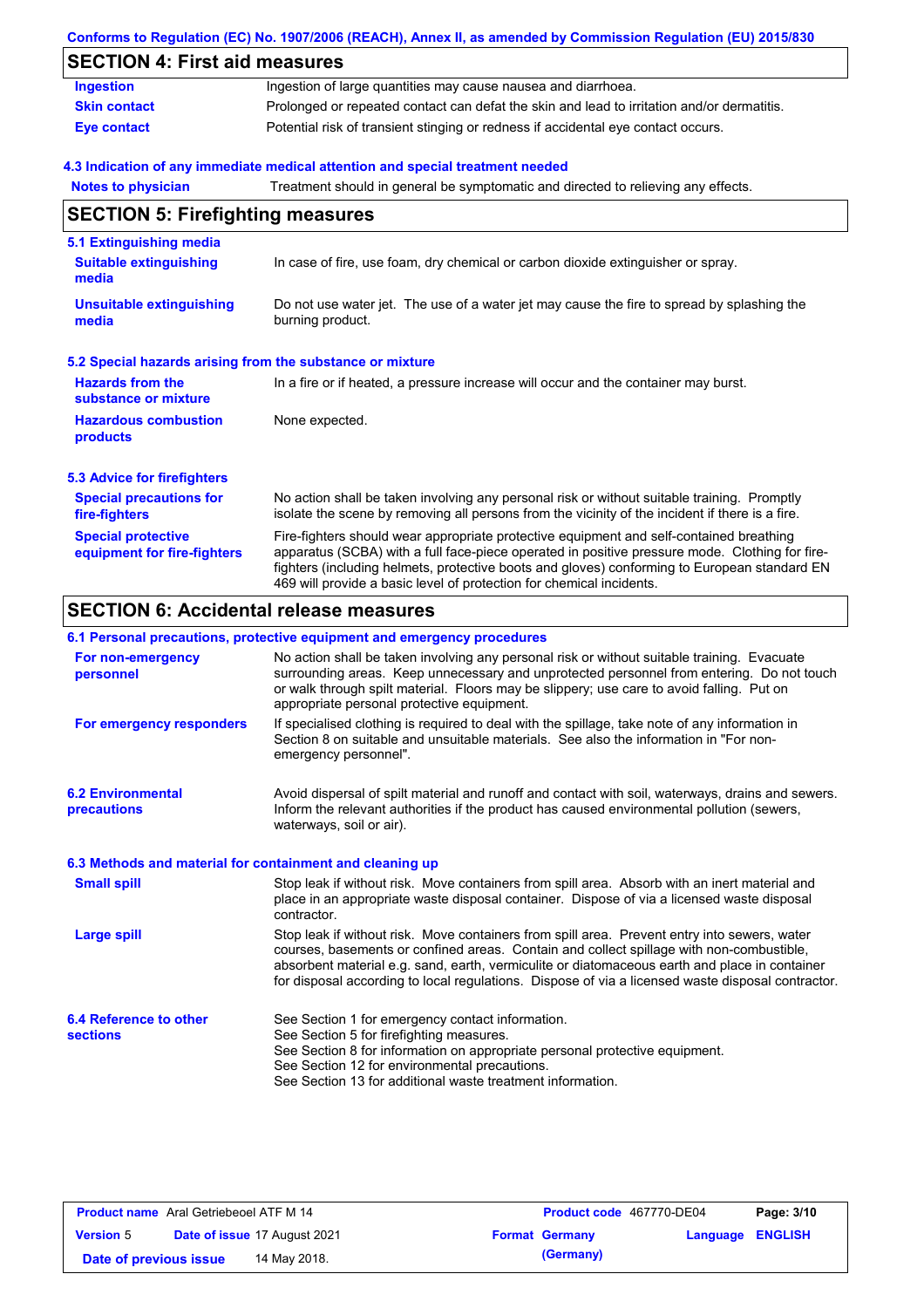### **SECTION 7: Handling and storage**

| <b>Protective measures</b>                                                           | Put on appropriate personal protective equipment.                                                                                                                                                                                                                                                                                                                                                                                                                                        |
|--------------------------------------------------------------------------------------|------------------------------------------------------------------------------------------------------------------------------------------------------------------------------------------------------------------------------------------------------------------------------------------------------------------------------------------------------------------------------------------------------------------------------------------------------------------------------------------|
| <b>Advice on general</b><br>occupational hygiene                                     | Eating, drinking and smoking should be prohibited in areas where this material is handled.<br>stored and processed. Wash thoroughly after handling. Remove contaminated clothing and<br>protective equipment before entering eating areas. See also Section 8 for additional<br>information on hygiene measures.                                                                                                                                                                         |
| <b>7.2 Conditions for safe</b><br>storage, including any<br><i>incompatibilities</i> | Store in accordance with local regulations. Store in a dry, cool and well-ventilated area, away<br>from incompatible materials (see Section 10). Keep away from heat and direct sunlight. Keep<br>container tightly closed and sealed until ready for use. Containers that have been opened must<br>be carefully resealed and kept upright to prevent leakage. Store and use only in equipment/<br>containers designed for use with this product. Do not store in unlabelled containers. |
| <b>Not suitable</b>                                                                  | Prolonged exposure to elevated temperature.                                                                                                                                                                                                                                                                                                                                                                                                                                              |
| <b>Germany - Storage code</b>                                                        | 10                                                                                                                                                                                                                                                                                                                                                                                                                                                                                       |

#### **7.3 Specific end use(s) Recommendations**

See section 1.2 and Exposure scenarios in annex, if applicable.

### **SECTION 8: Exposure controls/personal protection**

### **8.1 Control parameters**

**Occupational exposure limits**

No exposure limit value known.

#### **Recommended monitoring procedures**

If this product contains ingredients with exposure limits, personal, workplace atmosphere or biological monitoring may be required to determine the effectiveness of the ventilation or other control measures and/or the necessity to use respiratory protective equipment. Reference should be made to monitoring standards, such as the following: European Standard EN 689 (Workplace atmospheres - Guidance for the assessment of exposure by inhalation to chemical agents for comparison with limit values and measurement strategy) European Standard EN 14042 (Workplace atmospheres - Guide for the application and use of procedures for the assessment of exposure to chemical and biological agents) European Standard EN 482 (Workplace atmospheres - General requirements for the performance of procedures for the measurement of chemical agents) Reference to national guidance documents for methods for the determination of hazardous substances will also be required.

#### **Derived No Effect Level**

No DNELs/DMELs available.

#### **Predicted No Effect Concentration**

No PNECs available

| <b>8.2 Exposure controls</b>                     |                                                                                                                                                                                                                                                                                                                                                                                                                                                                                                                                                                                                                                                                                                                                                                                                                                                                                                                                                                                                         |                       |                          |                |            |
|--------------------------------------------------|---------------------------------------------------------------------------------------------------------------------------------------------------------------------------------------------------------------------------------------------------------------------------------------------------------------------------------------------------------------------------------------------------------------------------------------------------------------------------------------------------------------------------------------------------------------------------------------------------------------------------------------------------------------------------------------------------------------------------------------------------------------------------------------------------------------------------------------------------------------------------------------------------------------------------------------------------------------------------------------------------------|-----------------------|--------------------------|----------------|------------|
| <b>Appropriate engineering</b><br>controls       | Provide exhaust ventilation or other engineering controls to keep the relevant airborne<br>concentrations below their respective occupational exposure limits.<br>All activities involving chemicals should be assessed for their risks to health, to ensure<br>exposures are adequately controlled. Personal protective equipment should only be considered<br>after other forms of control measures (e.g. engineering controls) have been suitably evaluated.<br>Personal protective equipment should conform to appropriate standards, be suitable for use, be<br>kept in good condition and properly maintained.<br>Your supplier of personal protective equipment should be consulted for advice on selection and<br>appropriate standards. For further information contact your national organisation for standards.<br>The final choice of protective equipment will depend upon a risk assessment. It is important to<br>ensure that all items of personal protective equipment are compatible. |                       |                          |                |            |
| <b>Individual protection measures</b>            |                                                                                                                                                                                                                                                                                                                                                                                                                                                                                                                                                                                                                                                                                                                                                                                                                                                                                                                                                                                                         |                       |                          |                |            |
| <b>Hygiene measures</b>                          | Wash hands, forearms and face thoroughly after handling chemical products, before eating,<br>smoking and using the lavatory and at the end of the working period. Ensure that eyewash<br>stations and safety showers are close to the workstation location.                                                                                                                                                                                                                                                                                                                                                                                                                                                                                                                                                                                                                                                                                                                                             |                       |                          |                |            |
| <b>Respiratory protection</b>                    | In case of insufficient ventilation, wear suitable respiratory equipment.<br>The correct choice of respiratory protection depends upon the chemicals being handled, the<br>conditions of work and use, and the condition of the respiratory equipment. Safety procedures<br>should be developed for each intended application. Respiratory protection equipment should<br>therefore be chosen in consultation with the supplier/manufacturer and with a full assessment<br>of the working conditions.                                                                                                                                                                                                                                                                                                                                                                                                                                                                                                   |                       |                          |                |            |
| <b>Eye/face protection</b>                       | Safety glasses with side shields.                                                                                                                                                                                                                                                                                                                                                                                                                                                                                                                                                                                                                                                                                                                                                                                                                                                                                                                                                                       |                       |                          |                |            |
| <b>Skin protection</b>                           |                                                                                                                                                                                                                                                                                                                                                                                                                                                                                                                                                                                                                                                                                                                                                                                                                                                                                                                                                                                                         |                       |                          |                |            |
| <b>Product name</b> Aral Getriebeoel ATF M 14    |                                                                                                                                                                                                                                                                                                                                                                                                                                                                                                                                                                                                                                                                                                                                                                                                                                                                                                                                                                                                         |                       | Product code 467770-DE04 |                | Page: 4/10 |
| <b>Version 5</b><br>Date of issue 17 August 2021 |                                                                                                                                                                                                                                                                                                                                                                                                                                                                                                                                                                                                                                                                                                                                                                                                                                                                                                                                                                                                         | <b>Format Germany</b> | Language                 | <b>ENGLISH</b> |            |

**Date of previous issue 14 May 2018. (Germany) (Germany)**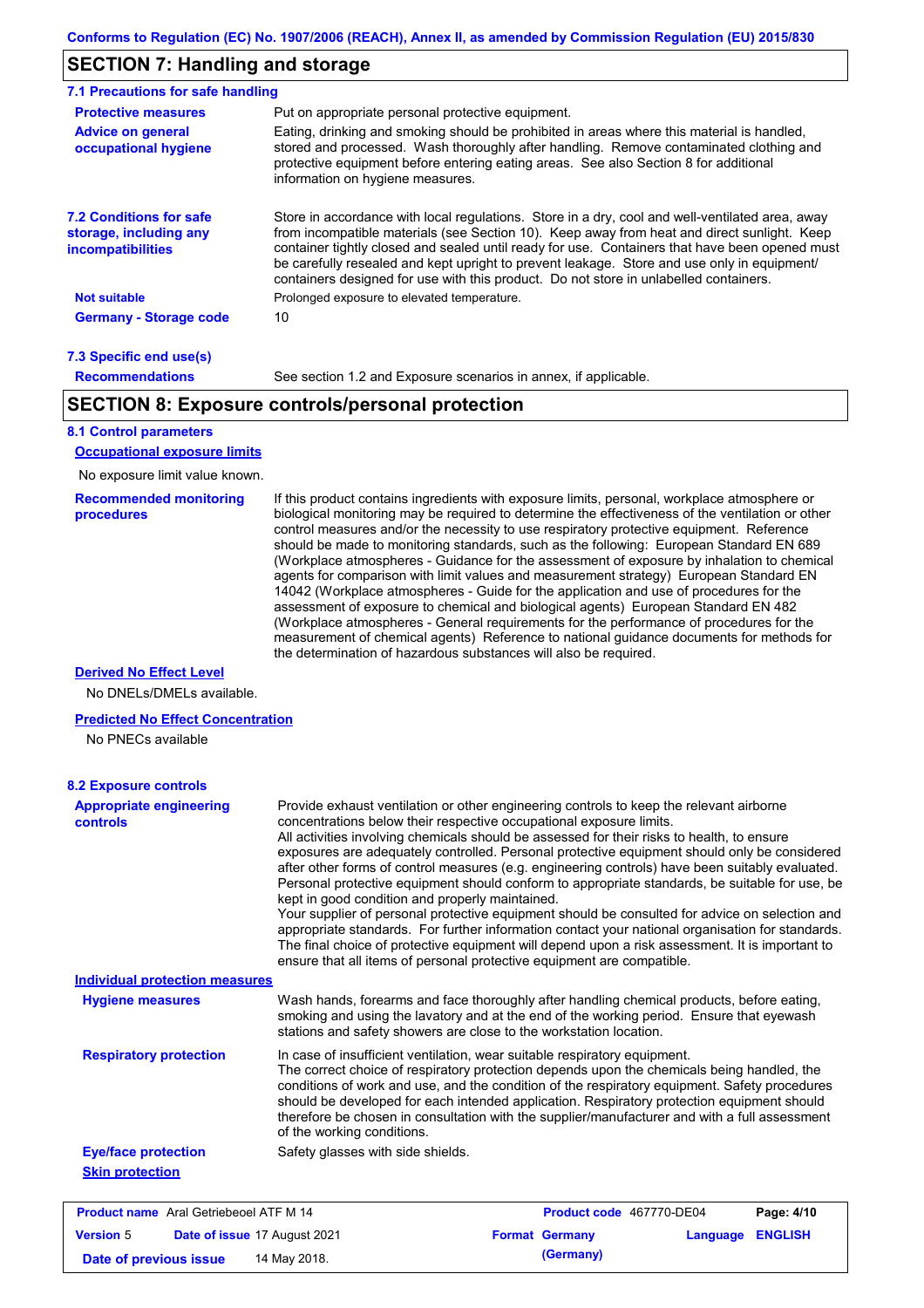### **SECTION 8: Exposure controls/personal protection**

#### **Hand protection General Information:**

Because specific work environments and material handling practices vary, safety procedures should be developed for each intended application. The correct choice of protective gloves depends upon the chemicals being handled, and the conditions of work and use. Most gloves provide protection for only a limited time before they must be discarded and replaced (even the best chemically resistant gloves will break down after repeated chemical exposures).

Gloves should be chosen in consultation with the supplier / manufacturer and taking account of a full assessment of the working conditions.

Recommended: Nitrile gloves. **Breakthrough time:**

Breakthrough time data are generated by glove manufacturers under laboratory test conditions and represent how long a glove can be expected to provide effective permeation resistance. It is important when following breakthrough time recommendations that actual workplace conditions are taken into account. Always consult with your glove supplier for up-to-date technical information on breakthrough times for the recommended glove type. Our recommendations on the selection of gloves are as follows:

Continuous contact:

Gloves with a minimum breakthrough time of 240 minutes, or >480 minutes if suitable gloves can be obtained.

If suitable gloves are not available to offer that level of protection, gloves with shorter breakthrough times may be acceptable as long as appropriate glove maintenance and replacement regimes are determined and adhered to.

Short-term / splash protection:

Recommended breakthrough times as above.

It is recognised that for short-term, transient exposures, gloves with shorter breakthrough times may commonly be used. Therefore, appropriate maintenance and replacement regimes must be determined and rigorously followed.

#### **Glove Thickness:**

For general applications, we recommend gloves with a thickness typically greater than 0.35 mm.

It should be emphasised that glove thickness is not necessarily a good predictor of glove resistance to a specific chemical, as the permeation efficiency of the glove will be dependent on the exact composition of the glove material. Therefore, glove selection should also be based on consideration of the task requirements and knowledge of breakthrough times. Glove thickness may also vary depending on the glove manufacturer, the glove type and the glove model. Therefore, the manufacturers' technical data should always be taken into account to ensure selection of the most appropriate glove for the task.

Note: Depending on the activity being conducted, gloves of varying thickness may be required for specific tasks. For example:

 • Thinner gloves (down to 0.1 mm or less) may be required where a high degree of manual dexterity is needed. However, these gloves are only likely to give short duration protection and would normally be just for single use applications, then disposed of.

 • Thicker gloves (up to 3 mm or more) may be required where there is a mechanical (as well as a chemical) risk i.e. where there is abrasion or puncture potential.

**Skin and body**

Use of protective clothing is good industrial practice.

Personal protective equipment for the body should be selected based on the task being performed and the risks involved and should be approved by a specialist before handling this product.

Cotton or polyester/cotton overalls will only provide protection against light superficial contamination that will not soak through to the skin. Overalls should be laundered on a regular basis. When the risk of skin exposure is high (e.g. when cleaning up spillages or if there is a risk of splashing) then chemical resistant aprons and/or impervious chemical suits and boots will be required.

| <b>Product name</b> Aral Getriebeoel ATF M 14 |                                     | Product code 467770-DE04 |                         | Page: 5/10 |
|-----------------------------------------------|-------------------------------------|--------------------------|-------------------------|------------|
| <b>Version 5</b>                              | <b>Date of issue 17 August 2021</b> | <b>Format Germany</b>    | <b>Language ENGLISH</b> |            |
| Date of previous issue                        | 14 May 2018.                        | (Germany)                |                         |            |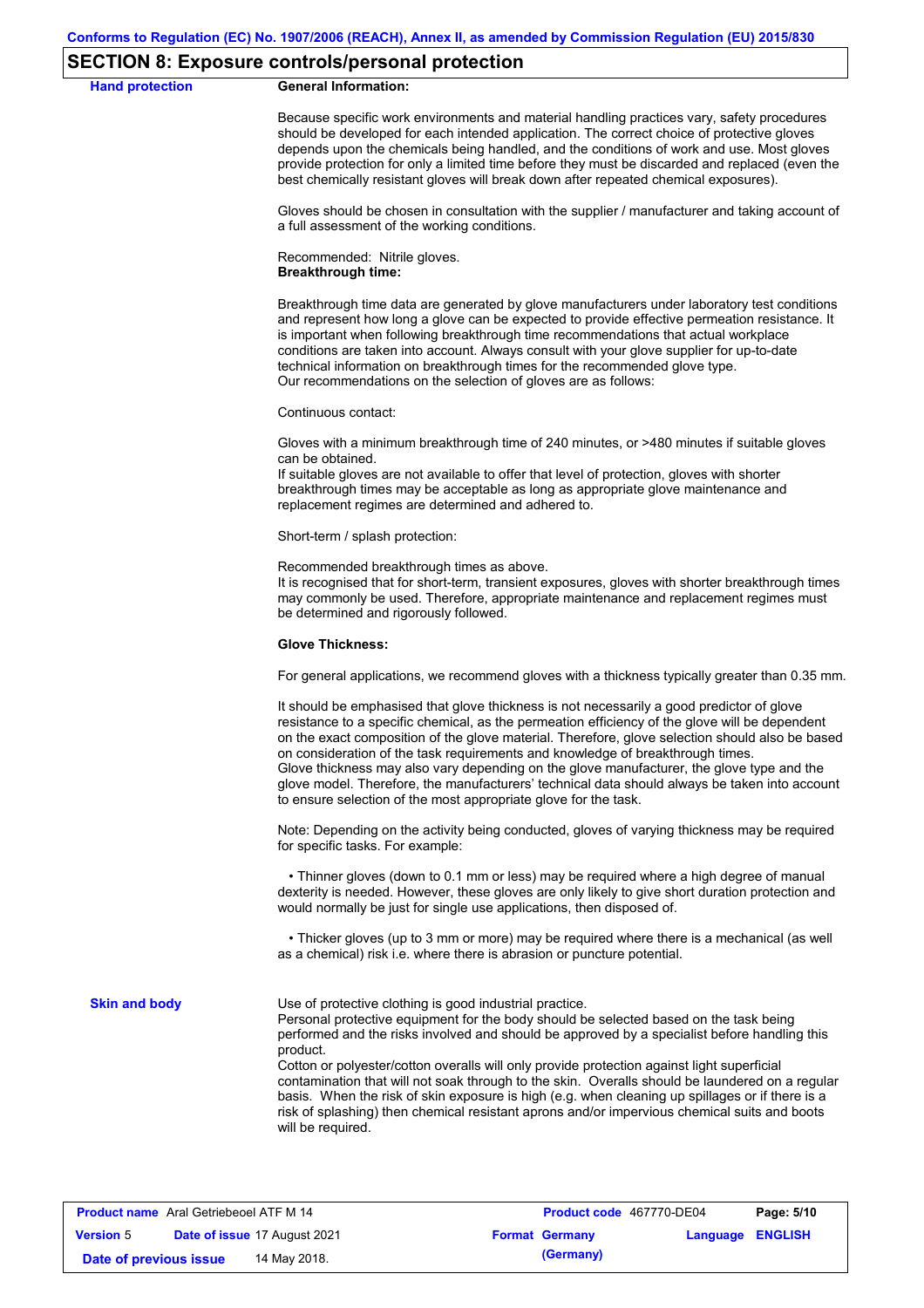## **SECTION 8: Exposure controls/personal protection**

| <b>Refer to standards:</b>                | Respiratory protection: EN 529                                                                                                                                                                                                                                                                                                |
|-------------------------------------------|-------------------------------------------------------------------------------------------------------------------------------------------------------------------------------------------------------------------------------------------------------------------------------------------------------------------------------|
|                                           | Gloves: EN 420, EN 374                                                                                                                                                                                                                                                                                                        |
|                                           | Eye protection: EN 166                                                                                                                                                                                                                                                                                                        |
|                                           | Filtering half-mask: EN 149                                                                                                                                                                                                                                                                                                   |
|                                           | Filtering half-mask with valve: EN 405                                                                                                                                                                                                                                                                                        |
|                                           | Half-mask: EN 140 plus filter                                                                                                                                                                                                                                                                                                 |
|                                           | Full-face mask: EN 136 plus filter                                                                                                                                                                                                                                                                                            |
|                                           | Particulate filters: EN 143                                                                                                                                                                                                                                                                                                   |
|                                           | Gas/combined filters: EN 14387                                                                                                                                                                                                                                                                                                |
| <b>Environmental exposure</b><br>controls | Emissions from ventilation or work process equipment should be checked to ensure they<br>comply with the requirements of environmental protection legislation. In some cases, fume<br>scrubbers, filters or engineering modifications to the process equipment will be necessary to<br>reduce emissions to acceptable levels. |

### **SECTION 9: Physical and chemical properties**

### **9.1 Information on basic physical and chemical properties**

| <b>Appearance</b>                                      |                                                                 |
|--------------------------------------------------------|-----------------------------------------------------------------|
| <b>Physical state</b>                                  | Liquid.                                                         |
| <b>Colour</b>                                          | Red.                                                            |
| <b>Odour</b>                                           | Not available.                                                  |
| <b>Odour threshold</b>                                 | Not available.                                                  |
| рH                                                     | Mot applicable.                                                 |
| <b>Melting point/freezing point</b>                    | Not available.                                                  |
| Initial boiling point and boiling<br>range             | Not available.                                                  |
| <b>Flash point</b>                                     | Closed cup: $200^{\circ}$ C (392 $^{\circ}$ F)                  |
| <b>Evaporation rate</b>                                | Not available.                                                  |
| <b>Flammability (solid, gas)</b>                       | Not available.                                                  |
| <b>Upper/lower flammability or</b><br>explosive limits | Not available.                                                  |
| <b>Vapour pressure</b>                                 | Not available.                                                  |
| <b>Vapour density</b>                                  | Not available.                                                  |
| <b>Relative density</b>                                | Not available.                                                  |
| <b>Density</b>                                         | 840 kg/m <sup>3</sup> (0.84 g/cm <sup>3</sup> ) at 15°C         |
| <b>Solubility(ies)</b>                                 | insoluble in water.                                             |
| <b>Partition coefficient: n-octanol/</b><br>water      | Not available.                                                  |
| <b>Auto-ignition temperature</b>                       | Not available.                                                  |
| <b>Decomposition temperature</b>                       | Not available.                                                  |
| <b>Viscosity</b>                                       | Kinematic: 29.6 mm <sup>2</sup> /s (29.6 cSt) at $40^{\circ}$ C |
| <b>Explosive properties</b>                            | Not available.                                                  |
| <b>Oxidising properties</b>                            | Not available.                                                  |

#### **9.2 Other information**

No additional information.

### **SECTION 10: Stability and reactivity**

| <b>10.1 Reactivity</b>                            | No specific test data available for this product. Refer to Conditions to avoid and Incompatible<br>materials for additional information.                                |
|---------------------------------------------------|-------------------------------------------------------------------------------------------------------------------------------------------------------------------------|
| <b>10.2 Chemical stability</b>                    | The product is stable.                                                                                                                                                  |
| <b>10.3 Possibility of</b><br>hazardous reactions | Under normal conditions of storage and use, hazardous reactions will not occur.<br>Under normal conditions of storage and use, hazardous polymerisation will not occur. |
| <b>10.4 Conditions to avoid</b>                   | Avoid all possible sources of ignition (spark or flame).                                                                                                                |
| 10.5 Incompatible materials                       | Reactive or incompatible with the following materials: oxidising materials.                                                                                             |

| <b>Product name</b> Aral Getriebeoel ATF M 14 |                                     | Product code 467770-DE04 |                         | Page: 6/10 |
|-----------------------------------------------|-------------------------------------|--------------------------|-------------------------|------------|
| <b>Version 5</b>                              | <b>Date of issue 17 August 2021</b> | <b>Format Germany</b>    | <b>Language ENGLISH</b> |            |
| Date of previous issue                        | 14 May 2018.                        | (Germany)                |                         |            |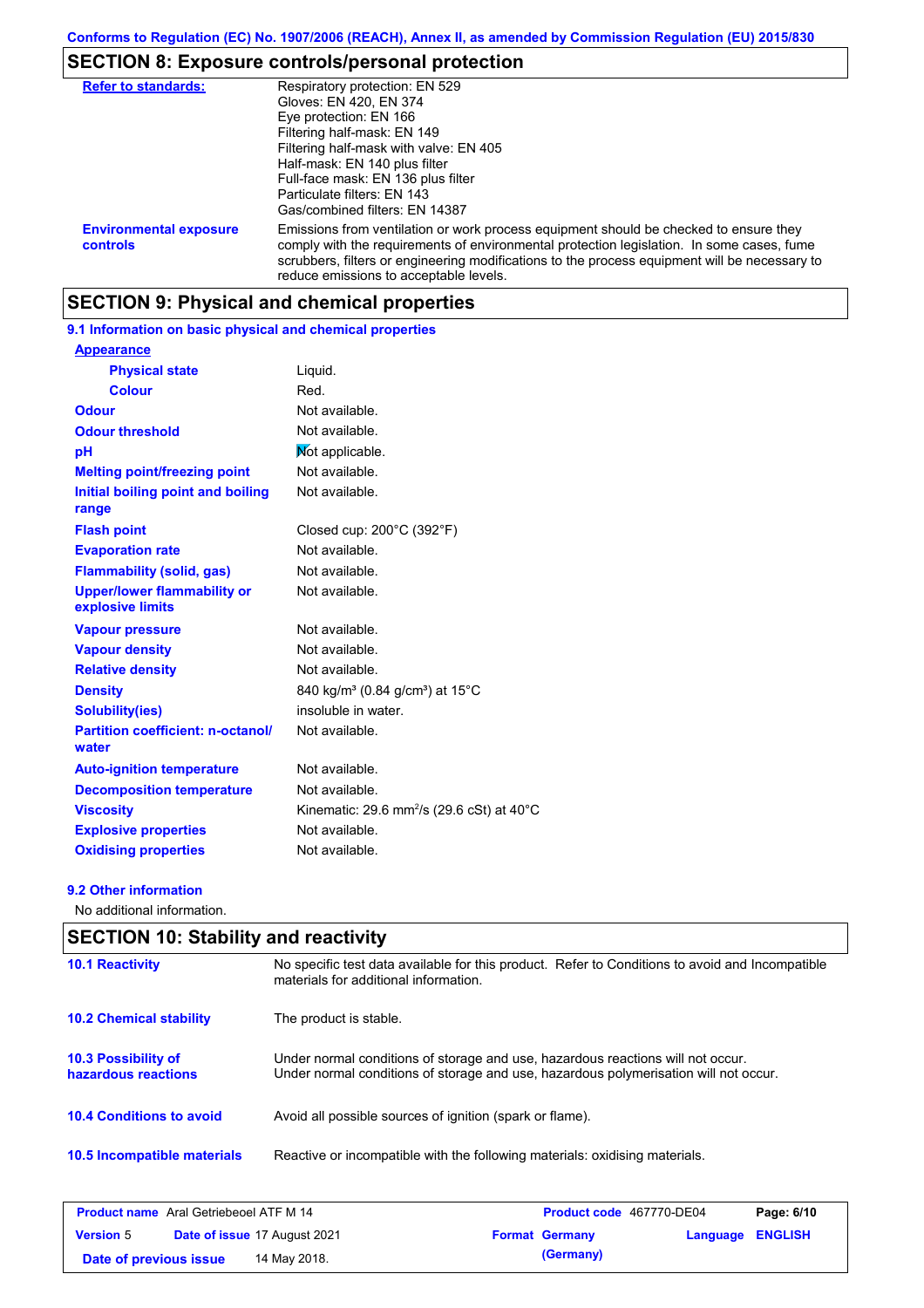## **SECTION 10: Stability and reactivity**

**10.6 Hazardous decomposition products** Under normal conditions of storage and use, hazardous decomposition products should not be produced.

### **SECTION 11: Toxicological information**

| 11.1 Information on toxicological effects          |                                                                                                                             |
|----------------------------------------------------|-----------------------------------------------------------------------------------------------------------------------------|
| <b>Acute toxicity estimates</b>                    |                                                                                                                             |
| Not available.                                     |                                                                                                                             |
| <b>Information on likely</b><br>routes of exposure | Routes of entry anticipated: Dermal, Inhalation.                                                                            |
| <b>Potential acute health effects</b>              |                                                                                                                             |
| <b>Inhalation</b>                                  | Vapour inhalation under ambient conditions is not normally a problem due to low vapour<br>pressure.                         |
| <b>Ingestion</b>                                   | No known significant effects or critical hazards.                                                                           |
| <b>Skin contact</b>                                | Defatting to the skin. May cause skin dryness and irritation.                                                               |
| <b>Eye contact</b>                                 | No known significant effects or critical hazards.                                                                           |
|                                                    | Symptoms related to the physical, chemical and toxicological characteristics                                                |
| <b>Inhalation</b>                                  | May be harmful by inhalation if exposure to vapour, mists or fumes resulting from thermal<br>decomposition products occurs. |
| <b>Ingestion</b>                                   | No specific data.                                                                                                           |
| <b>Skin contact</b>                                | Adverse symptoms may include the following:<br>irritation<br>dryness<br>cracking                                            |
| <b>Eye contact</b>                                 | No specific data.                                                                                                           |
|                                                    | Delayed and immediate effects as well as chronic effects from short and long-term exposure                                  |
| <b>Inhalation</b>                                  | Overexposure to the inhalation of airborne droplets or aerosols may cause irritation of the<br>respiratory tract.           |
| <b>Ingestion</b>                                   | Ingestion of large quantities may cause nausea and diarrhoea.                                                               |
| <b>Skin contact</b>                                | Prolonged or repeated contact can defat the skin and lead to irritation and/or dermatitis.                                  |
| <b>Eye contact</b>                                 | Potential risk of transient stinging or redness if accidental eye contact occurs.                                           |
| <b>Potential chronic health effects</b>            |                                                                                                                             |
| <b>General</b>                                     | No known significant effects or critical hazards.                                                                           |
| <b>Carcinogenicity</b>                             | No known significant effects or critical hazards.                                                                           |
| <b>Mutagenicity</b>                                | No known significant effects or critical hazards.                                                                           |
| <b>Developmental effects</b>                       | No known significant effects or critical hazards.                                                                           |
| <b>Fertility effects</b>                           | No known significant effects or critical hazards.                                                                           |
|                                                    |                                                                                                                             |

### **SECTION 12: Ecological information**

**12.1 Toxicity**

**Environmental hazards** Not classified as dangerous

#### **12.2 Persistence and degradability**

No evidence of biodegradability.

#### **12.3 Bioaccumulative potential**

This product is not expected to bioaccumulate through food chains in the environment.

| <b>12.4 Mobility in soil</b>                                         |                                                                      |
|----------------------------------------------------------------------|----------------------------------------------------------------------|
| <b>Soil/water partition</b><br><b>coefficient</b> (K <sub>oc</sub> ) | Not available.                                                       |
| <b>Mobility</b>                                                      | Spillages may penetrate the soil causing ground water contamination. |

#### **12.5 Results of PBT and vPvB assessment**

Product does not meet the criteria for PBT or vPvB according to Regulation (EC) No. 1907/2006, Annex XIII.

#### **12.6 Other adverse effects**

| <b>Other ecological information</b> | Spills may form a film on water surfaces causing physical damage to organisms. Oxygen<br>transfer could also be impaired. |
|-------------------------------------|---------------------------------------------------------------------------------------------------------------------------|
|                                     |                                                                                                                           |

| <b>Product name</b> Aral Getriebeoel ATF M 14 |                                     | Product code 467770-DE04 |                         | Page: 7/10 |
|-----------------------------------------------|-------------------------------------|--------------------------|-------------------------|------------|
| <b>Version 5</b>                              | <b>Date of issue 17 August 2021</b> | <b>Format Germany</b>    | <b>Language ENGLISH</b> |            |
| Date of previous issue                        | 14 May 2018.                        | (Germany)                |                         |            |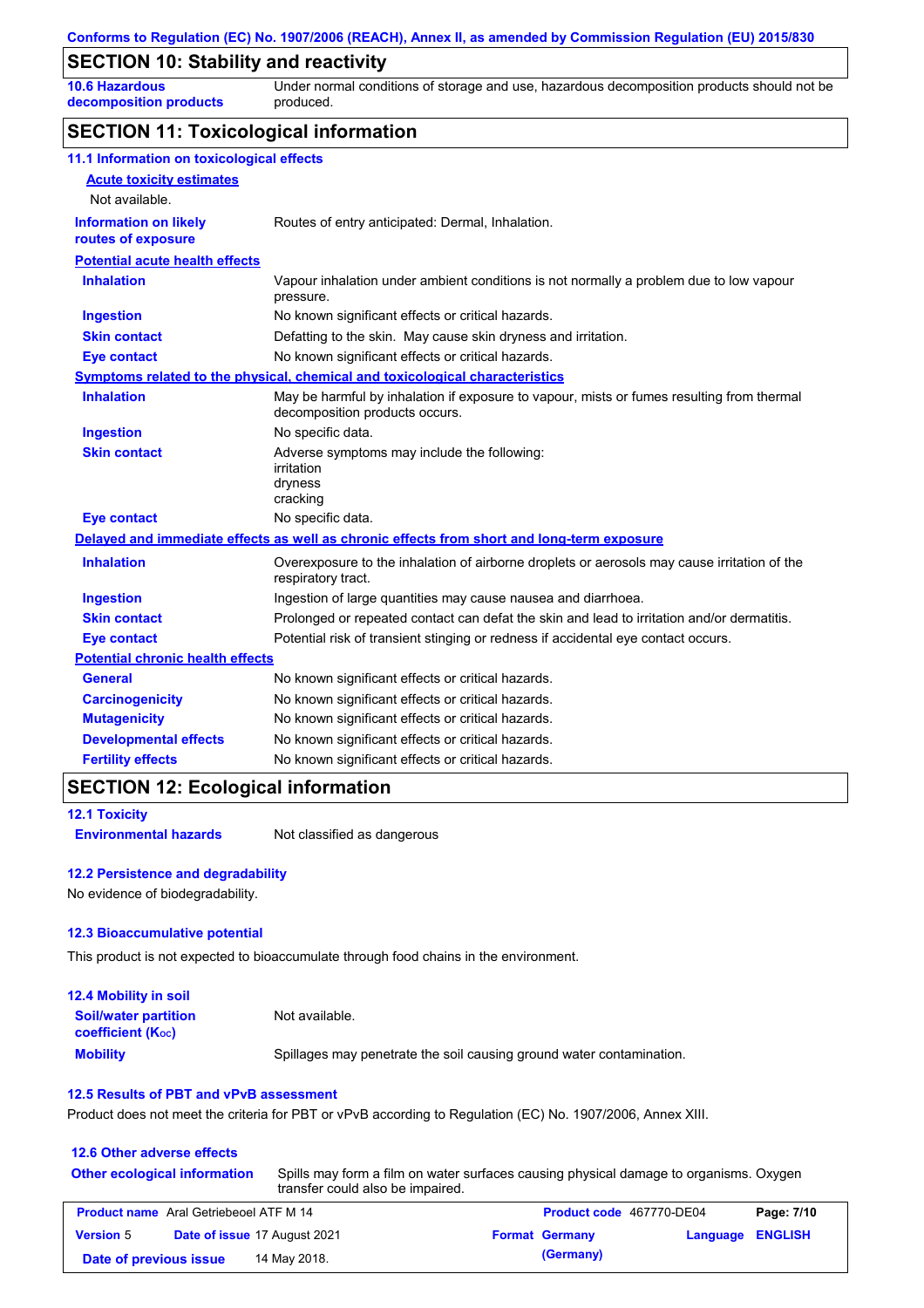### **SECTION 13: Disposal considerations**

### **13.1 Waste treatment methods**

#### **Product**

**Methods of disposal**

Where possible, arrange for product to be recycled. Dispose of via an authorised person/ licensed waste disposal contractor in accordance with local regulations.

**Hazardous waste** Yes.

**European waste catalogue (EWC)**

| Waste code                                                                                                                  | <b>Waste designation</b>                                         |  |
|-----------------------------------------------------------------------------------------------------------------------------|------------------------------------------------------------------|--|
| 13 02 05*                                                                                                                   | Imineral-based non-chlorinated engine, gear and lubricating oils |  |
| However, deviation from the intended use and/or the presence of any potential contaminants may require an alternative waste |                                                                  |  |

**Packaging** disposal code to be assigned by the end user.

| <b>Methods of disposal</b> | Where possible, arrange for product to be recycled. Dispose of via an authorised person/<br>licensed waste disposal contractor in accordance with local regulations.                                                                    |
|----------------------------|-----------------------------------------------------------------------------------------------------------------------------------------------------------------------------------------------------------------------------------------|
| <b>Special precautions</b> | This material and its container must be disposed of in a safe way. Empty containers or liners<br>may retain some product residues. Avoid dispersal of spilt material and runoff and contact with<br>soil, waterways, drains and sewers. |
| <b>References</b>          | Commission 2014/955/EU<br>Directive 2008/98/EC                                                                                                                                                                                          |

## **SECTION 14: Transport information**

|                                           | <b>ADR/RID</b> | <b>ADN</b>     | <b>IMDG</b>    | <b>IATA</b>    |
|-------------------------------------------|----------------|----------------|----------------|----------------|
| 14.1 UN number                            | Not regulated. | Not regulated. | Not regulated. | Not regulated. |
| 14.2 UN proper<br>shipping name           |                |                |                |                |
| <b>14.3 Transport</b><br>hazard class(es) |                |                |                |                |
| 14.4 Packing<br>group                     |                |                |                |                |
| 14.5<br><b>Environmental</b><br>hazards   | No.            | No.            | No.            | No.            |
| <b>Additional</b><br>information          |                |                |                |                |

**14.6 Special precautions for user** Not available.

| <b>14.7 Transport in bulk</b> | Not available. |
|-------------------------------|----------------|
| according to <b>IMO</b>       |                |
| <b>instruments</b>            |                |

### **SECTION 15: Regulatory information**

**15.1 Safety, health and environmental regulations/legislation specific for the substance or mixture**

**EU Regulation (EC) No. 1907/2006 (REACH)**

**Annex XIV - List of substances subject to authorisation Substances of very high concern** None of the components are listed. None of the components are listed. **Annex XIV**

**EU Regulation (EC) No. 1907/2006 (REACH)**

| <b>Product name</b> Aral Getriebeoel ATF M 14 |  |                              | Product code 467770-DE04 |                       | Page: 8/10              |  |
|-----------------------------------------------|--|------------------------------|--------------------------|-----------------------|-------------------------|--|
| <b>Version 5</b>                              |  | Date of issue 17 August 2021 |                          | <b>Format Germany</b> | <b>Language ENGLISH</b> |  |
| Date of previous issue                        |  | 14 May 2018.                 |                          | (Germany)             |                         |  |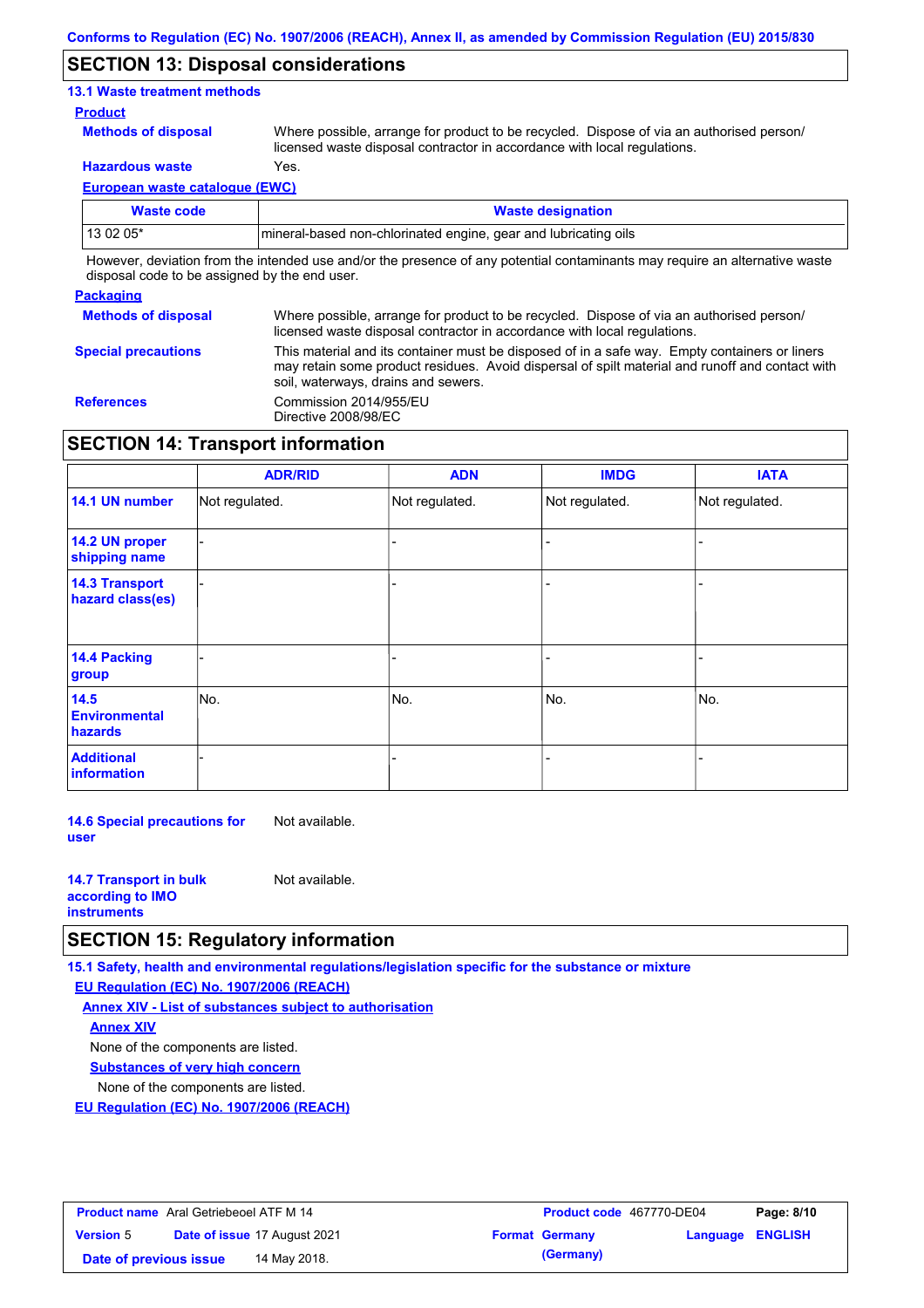### **Conforms to Regulation (EC) No. 1907/2006 (REACH), Annex II, as amended by Commission Regulation (EU) 2015/830**

# **SECTION 15: Regulatory information**

| placing on the market<br>and use of certain<br>dangerous substances,<br>mixtures and articles | Not applicable.                                                                                                                                                                                                                                         |
|-----------------------------------------------------------------------------------------------|---------------------------------------------------------------------------------------------------------------------------------------------------------------------------------------------------------------------------------------------------------|
| <b>Other regulations</b>                                                                      |                                                                                                                                                                                                                                                         |
| <b>REACH Status</b>                                                                           | The company, as identified in Section 1, sells this product in the EU in compliance with the<br>current requirements of REACH.                                                                                                                          |
| <b>United States inventory</b><br>(TSCA 8b)                                                   | Mot determined.                                                                                                                                                                                                                                         |
| <b>Australia inventory (AICS)</b>                                                             | All components are listed or exempted.                                                                                                                                                                                                                  |
| <b>Canada inventory</b>                                                                       | All components are listed or exempted.                                                                                                                                                                                                                  |
| <b>China inventory (IECSC)</b>                                                                | All components are listed or exempted.                                                                                                                                                                                                                  |
| <b>Japan inventory (ENCS)</b>                                                                 | At least one component is not listed.                                                                                                                                                                                                                   |
| <b>Korea inventory (KECI)</b>                                                                 | All components are listed or exempted.                                                                                                                                                                                                                  |
| <b>Philippines inventory</b><br>(PICCS)                                                       | All components are listed or exempted.                                                                                                                                                                                                                  |
| <b>Taiwan Chemical</b><br><b>Substances Inventory</b><br>(TCSI)                               | At least one component is not listed.                                                                                                                                                                                                                   |
| Ozone depleting substances (1005/2009/EU)                                                     |                                                                                                                                                                                                                                                         |
|                                                                                               |                                                                                                                                                                                                                                                         |
| Not listed.                                                                                   |                                                                                                                                                                                                                                                         |
|                                                                                               |                                                                                                                                                                                                                                                         |
| Prior Informed Consent (PIC) (649/2012/EU)<br>Not listed.                                     |                                                                                                                                                                                                                                                         |
| <b>EU - Water framework directive - Priority substances</b>                                   |                                                                                                                                                                                                                                                         |
| Mone of the components are listed.                                                            |                                                                                                                                                                                                                                                         |
|                                                                                               |                                                                                                                                                                                                                                                         |
|                                                                                               |                                                                                                                                                                                                                                                         |
| This product is not controlled under the Seveso Directive.<br><b>National regulations</b>     |                                                                                                                                                                                                                                                         |
| <b>Hazardous incident ordinance</b>                                                           |                                                                                                                                                                                                                                                         |
| <b>Seveso Directive</b><br><b>Hazard class for water</b>                                      | 2<br>(classified according AwSV)                                                                                                                                                                                                                        |
| <b>Prohibited Chemicals</b><br><b>Requlation</b><br>(ChemVerbotsV)                            | When placed on the market in Germany, this product is not subject to the Prohibited Chemicals<br>Regulation (ChemVerbotsV).                                                                                                                             |
| <b>Occupational restrictions</b>                                                              | Observe employment restrictions in the following:<br>Gesetz zum Schutz der arbeitenden Jugend (Jugendarbeitsschutzgesetz - JArbSchG)<br>Gesetz zum Schutz von Müttern bei der Arbeit, in der Ausbildung und im Studium<br>(Mutterschutzgesetz – MuSchG) |

| <b>Abbreviations and acronyms</b>             | ADN = European Provisions concerning the International Carriage of Dangerous Goods by<br>Inland Waterway |                       |                                 |          |                |  |  |
|-----------------------------------------------|----------------------------------------------------------------------------------------------------------|-----------------------|---------------------------------|----------|----------------|--|--|
|                                               | ADR = The European Agreement concerning the International Carriage of Dangerous Goods by                 |                       |                                 |          |                |  |  |
|                                               | Road<br>$ATE = Acute Toxicity Estimate$                                                                  |                       |                                 |          |                |  |  |
|                                               | <b>BCF</b> = Bioconcentration Factor                                                                     |                       |                                 |          |                |  |  |
|                                               | CAS = Chemical Abstracts Service                                                                         |                       |                                 |          |                |  |  |
|                                               | CLP = Classification, Labelling and Packaging Regulation [Regulation (EC) No. 1272/2008]                 |                       |                                 |          |                |  |  |
|                                               | CSA = Chemical Safety Assessment<br>CSR = Chemical Safety Report                                         |                       |                                 |          |                |  |  |
|                                               | DMEL = Derived Minimal Effect Level                                                                      |                       |                                 |          |                |  |  |
|                                               | DNEL = Derived No Effect Level                                                                           |                       |                                 |          |                |  |  |
|                                               | EINECS = European Inventory of Existing Commercial chemical Substances                                   |                       |                                 |          |                |  |  |
|                                               | ES = Exposure Scenario                                                                                   |                       |                                 |          |                |  |  |
|                                               | EUH statement = CLP-specific Hazard statement                                                            |                       |                                 |          |                |  |  |
|                                               | EWC = European Waste Cataloque                                                                           |                       |                                 |          |                |  |  |
|                                               | GHS = Globally Harmonized System of Classification and Labelling of Chemicals                            |                       |                                 |          |                |  |  |
| <b>Product name</b> Aral Getriebeoel ATF M 14 |                                                                                                          |                       | <b>Product code</b> 467770-DE04 |          | Page: 9/10     |  |  |
| <b>Version 5</b>                              | <b>Date of issue 17 August 2021</b>                                                                      | <b>Format Germany</b> |                                 | Language | <b>ENGLISH</b> |  |  |
| Date of previous issue                        | 14 May 2018.                                                                                             |                       | (Germany)                       |          |                |  |  |